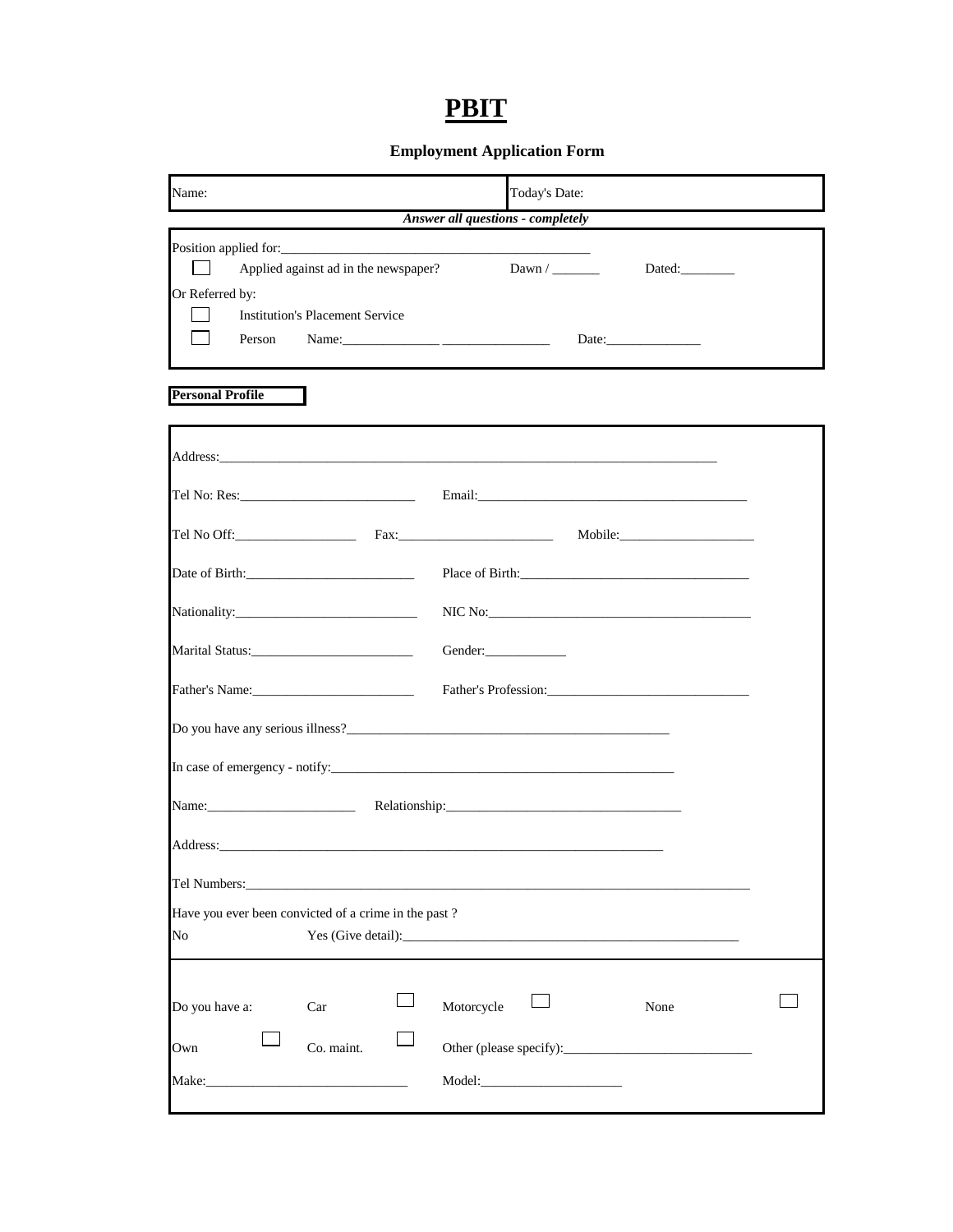**Educational Background**

| ACADEMIC (List the Last one First) |            |  |                      |                       |            |
|------------------------------------|------------|--|----------------------|-----------------------|------------|
| Name & Place of                    | Period     |  | Degree / Certificate | <b>Major Subjects</b> | Division / |
| Institution                        | To<br>From |  |                      |                       | Grade/GPA  |
|                                    |            |  |                      |                       |            |
|                                    |            |  |                      |                       |            |
|                                    |            |  |                      |                       |            |
|                                    |            |  |                      |                       |            |
|                                    |            |  |                      |                       |            |
|                                    |            |  |                      |                       |            |
|                                    |            |  |                      |                       |            |
|                                    |            |  |                      |                       |            |
|                                    |            |  |                      |                       |            |
|                                    |            |  |                      |                       |            |

Specify any Scholarships / Awards / Distinctions obtained:

Specify any other Professional Qualification / Specialized Training in:

| Obtained Computer Orientation / Proficiency / Awards in: (Please tick) |  |                         |  |                          |  |
|------------------------------------------------------------------------|--|-------------------------|--|--------------------------|--|
| MS Word                                                                |  |                         |  | MS Excel   MS PowerPoint |  |
| MS Access                                                              |  | MS Outlook     E - Mail |  |                          |  |
|                                                                        |  |                         |  |                          |  |

Short write up on the most important achievement / contribution of your academic career:

\_\_\_\_\_\_\_\_\_\_\_\_\_\_\_\_\_\_\_\_\_\_\_\_\_\_\_\_\_\_\_\_\_\_\_\_\_\_\_\_\_\_\_\_\_\_\_\_\_\_\_\_\_\_\_\_\_\_\_\_\_\_\_\_\_\_\_\_\_\_\_\_\_\_\_\_\_\_\_\_\_

## **Employment History**

| Period                            | <b>Company Name</b> | <b>Job Title</b> | <b>Job Description</b> |  |  |  |
|-----------------------------------|---------------------|------------------|------------------------|--|--|--|
| $\underline{\mathbf{To}}$<br>From | and Address         |                  |                        |  |  |  |
|                                   |                     |                  |                        |  |  |  |
|                                   |                     |                  |                        |  |  |  |
|                                   |                     |                  |                        |  |  |  |
|                                   |                     |                  |                        |  |  |  |
|                                   |                     |                  |                        |  |  |  |
|                                   |                     |                  |                        |  |  |  |
|                                   |                     |                  |                        |  |  |  |
|                                   |                     |                  |                        |  |  |  |
|                                   |                     |                  |                        |  |  |  |
|                                   |                     |                  |                        |  |  |  |
|                                   |                     |                  |                        |  |  |  |
|                                   |                     |                  |                        |  |  |  |
|                                   |                     |                  |                        |  |  |  |
|                                   |                     |                  |                        |  |  |  |
|                                   |                     |                  |                        |  |  |  |
|                                   |                     |                  |                        |  |  |  |
|                                   |                     |                  |                        |  |  |  |